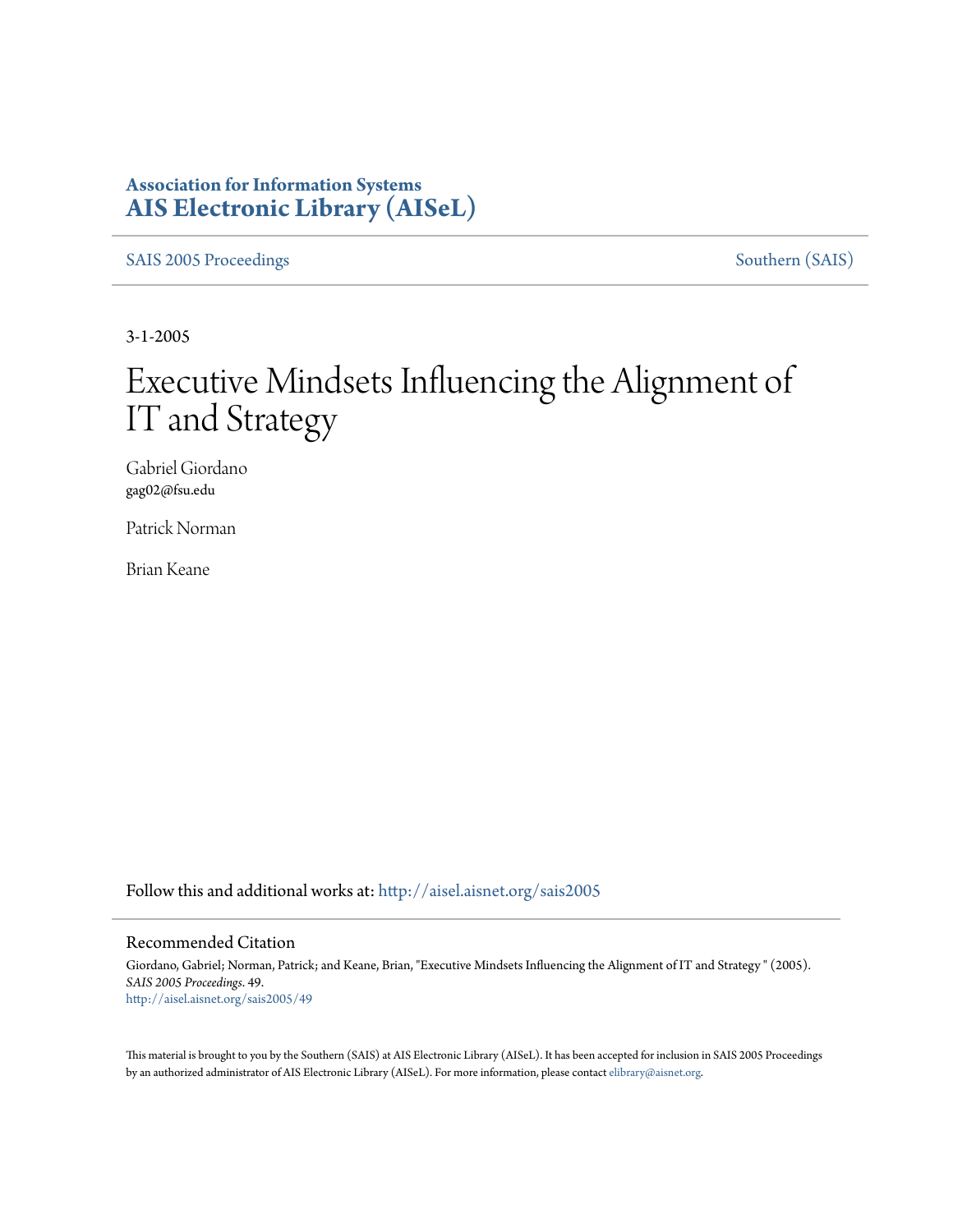## **EXECUTIVE MINDSETS INFLUENCING THE ALIGNMENT OF IT AND STRATEGY**

**Gabriel A. Giordano Florida State University**  gag02@fsu.edu

**Patrick Norman Florida State University**  pnn02@fsu.edu

**Brian Keane Florida State University**  btk02@fsu.edu

#### **Abstract**

*When examining previous research on the IT-business strategy relationship, it becomes evident that a key difficulty for organizations is the alignment of IT and strategy. We find that this alignment can be better understood when examining the heads of the IT and business strategy organizational components, the CIO and the CEO. We propose that a technologist CEO and/or a business savvy CIO will improve the communication and understanding between these components, therefore producing a higher level of strategic alignment. We also propose that the three dimensions of IT capability (which have already been linked business performance), a strong and responsive IT staff, a cost-effective & well-managed IT infrastructure, and an effective IT-business relationship, are direct outcomes of strategically aligned planning. We test our model using the Fortune 1000 insurance firms as our sample. Results indicate that firms with a business savvy CIO are more likely to have a higher IT capability than those without a business savvy CIO.* 

### **Introduction**

Business strategy can be described as "the long-term plan of action a company may pursue to achieve its goals" (Adler 1989) and as "decisions pertaining to competitive product-market choices that lead to choices that pertain to the structure and capabilities of the firm to execute its product-market choices" (Henderson and Venkatraman, 1999). As is evident by these definitions, an organization's strategy can relate to all of the components of the organization. One major organizational component affected by strategy is information technology (IT). As technology has matured and advanced, the position and impact of IT has become more important to organizations. Now, it is commonly recognized that technology plays a pivotal role in determining market success (Council on Competitiveness, 1991).

This line of thought has led researchers to advocate tight IT-business strategy linkages and to recognize that the two affect each other significantly (Porter and Miller, 1985; Ahituv et al, 1999). This is evident in Adler's (1985) definition of "technology policy" as the embodiment of the choices companies make about acquiring, developing, and deploying technology to help reach the goals of their business strategy. However, understanding the importance of the linkage between the IT and strategy organizational components is not enough. In order to fully realize the benefits of both components, their roles and positions in organizations should be understood.

### **The IT-Strategy Relationship**

A commonly recognized problem-area of organizations is the direct linkage between strategy and IT. Although the need for this alignment is common knowledge, some organizations still have problems with the relationship. Henderson and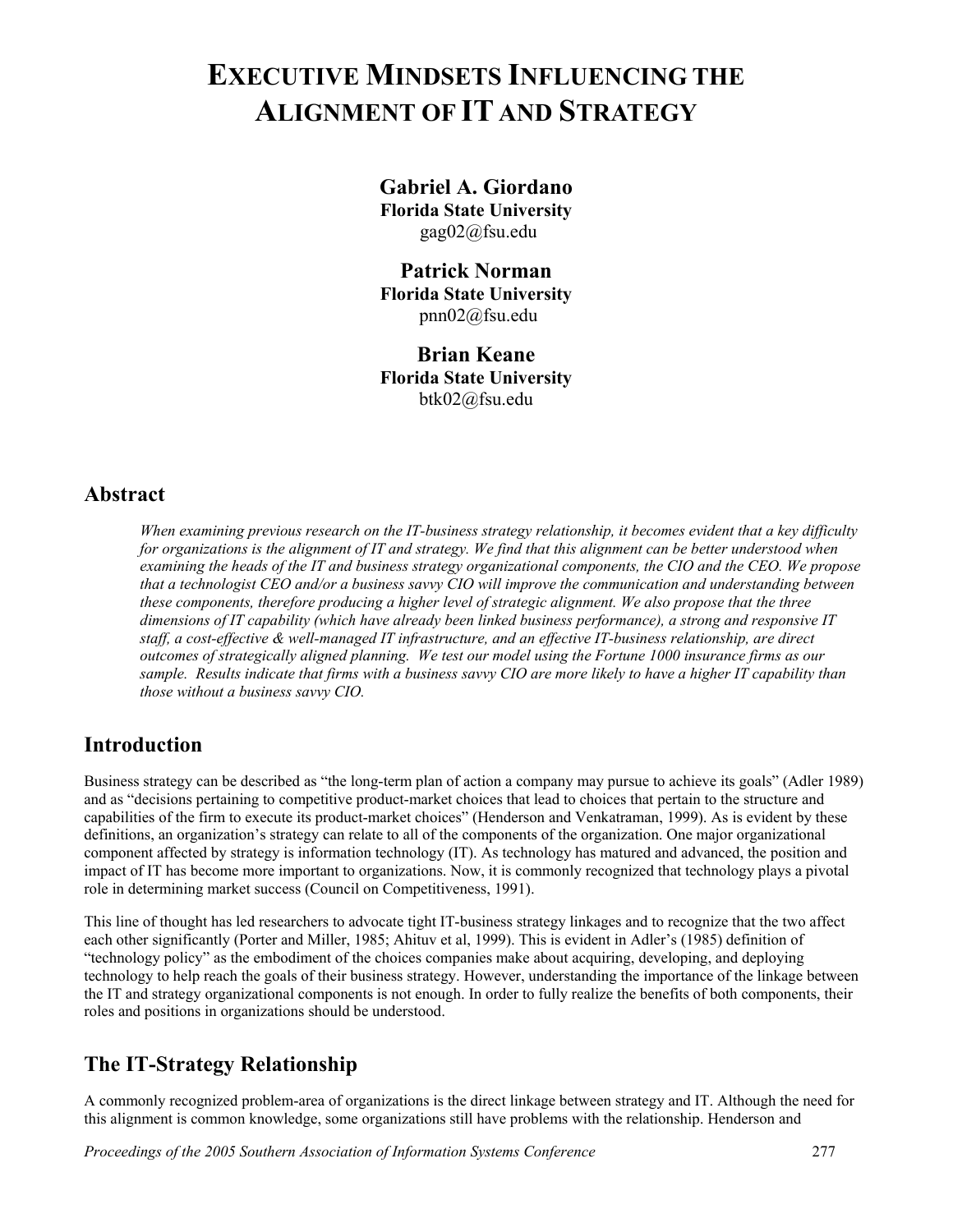Venkatraman (1999) argue that firms may not be realizing value from IT due to the lack of alignment between IT and organizational strategies. The source of these alignment problems becomes more clear when looking at the top executives of the IT and strategy components. Top executives are the primary formulators of strategy, and so they are critical to fully understanding business strategy and IT policy (Finkelstein and Hambrick, 1996). The top executives of interest to us are the CEO and CIO.

Numerous problems have been identified with the relationships between CEO's and CIO's. Ahituv et al (1999) talk of a 'deep problem' of inadequate control and a communication barrier between the two types of managers. Sauer and Willcocks (2002) state, "Executives are busy creating and refining visions and have little time to focus on technology," and "technologists are busy keeping the platform current and have little time to understand the business in depth." Upper level managers are often too comfortable in their own highly specialized areas to try to understand other business areas and their managers. Rigid mindsets can cause CEO's not to think as technologists and CIO's not to see the big picture of organizations, leading to a strategy-IT misalignment. One clear result of misaligned executive mindsets is CEO dominance over the CIO. If a CEO does not have a technologist mindset, they dismiss technologist-initiated ideas. When looking at such behavior in a turbulent environment, Haleblain and Finkelstein (1993) find that CEO dominance leads to lower organizational performance.

Substantial research has been conducted on executives' mindsets. At the heart of this literature is the concept that every manager is burdened with a unique cognitive mindset. These mindsets are the results of executives' experiences, capabilities, values, and personalities; and differences in these influences cause executives to differ in their awareness and interpretation of new information, their beliefs about causation, and their beliefs about what it is they are trying to accomplish and how urgent it is (Finkelstein & Hambrick, 1996). Two key determinants of managers' cognitive mindsets are their prior education and work experience. Finkelstein and Hambrick (1990) argue that executive experience in the firm is a proxy for an executive's commitment to the status quo, risk aversion, and narrowness of information sources used (all elements of their mindset), and Kimberly & Evanisko (1981) and Thomas et al (1991) find that the level of a CEO's education is associated with their adoption of innovation (a key mindset element).

The importance of aligned executive mindsets is highlighted by the fact that strategic alignment is not a static process. Organizations, environments, and technologies are continuously changing. Henderson and Venkatraman (1999) say that strategic alignment is not an event but a process of continuous adaptation and change. The dynamic nature of alignment increases the importance of aligned executive mindsets - strategic decisions must be made in a timely manner and IT must be continually improved with new technologies. A common understanding between executives can greatly increase the efficiency of strategic decision-making, increasing the chance for organizational success in a dynamic setting.

### **Results of IT-Strategy Alignment**

Short-term outcomes of efficiency, innovation, and profitability are not enough to assure long-term success in organizations; however, finding and leveraging a sustained competitive advantage can achieve this. This idea originates from the resourcebased view of organizations. Mata et al (1995) describe this view when saying, "A firm is said to have a sustained competitive advantage when it is implementing a strategy not simultaneously implemented by many competing firms and where these other firms face significant disadvantages in acquiring the resources necessary to implement this strategy."

Past research on IT was often optimistic about the potential of IT to produce a sustained competitive advantage. The literature referred to examples such as American Airline's SABRE reservation system (Buday, 1986), Merrill Lynch's CMA (Wiseman 1985), and McKesson's Economost (Clemons and Row, 1988). However, recent literature has taken a different view, arguing that IT applications alone cannot produce sustained competitive advantages (however sophisticated and cutting edge they may be) (Henderson and Venkatraman, 1999). This approach is mainly due to the general consensus that information systems have become pervasive and relatively easy to acquire (Powell and Dent-Micallef, 1997).

Since IT alone may not lead to sustainable competitive advantages, many researchers now look at potential advantages resulting from IT's relationships with other organizational components. Powell and Dent-Micallef (1997) argue that social complexity, skills, and organizational interactions stemming from IT lead to the possibility of an advantage. The "strategic necessity hypothesis" (Clemons and Row, 1991) suggests that IT builds advantage by leveraging and exploiting preexisting, complimentary human and business resources. Keen (1993) says, "The wide difference in competitive and economic benefits that companies gain from information technology rests on a management difference and not a technical difference - some business leaders are somewhat better able to fit the pieces together the others." Lastly, Barney (1991) suggests that the role of history and complexity can allow resources to become sustained competitive advantages. So even if IT alone can't be a sustainable advantage, the complex relationships it forms with other organizational components offer a strong opportunity for a sustainable competitive advantage.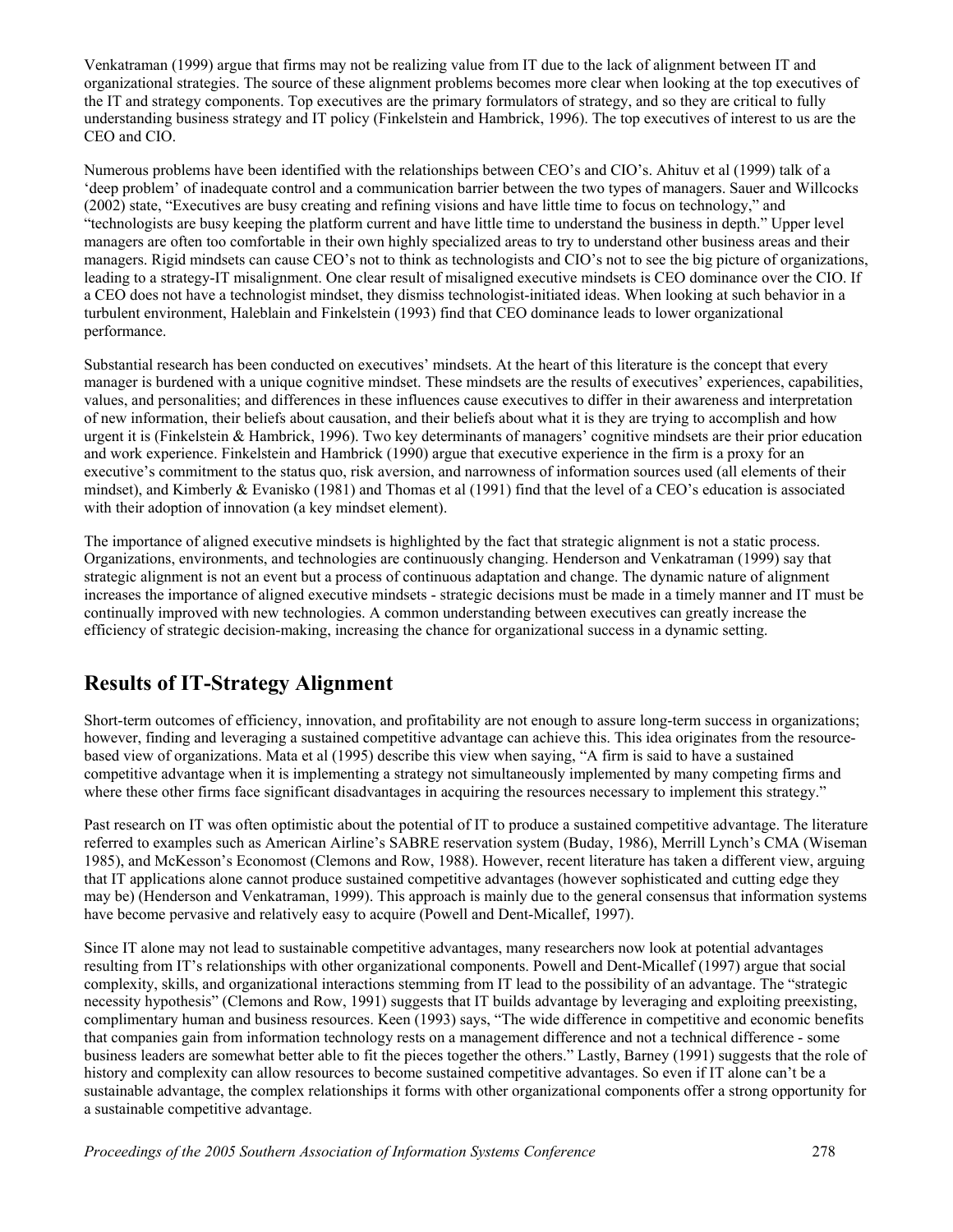One of the organizational components offering such an opportunity is business strategy. The relationships formed by advanced IT and strategy can be a sustained competitive advantage when the two components are properly aligned. IT's role as a supplement to established methods and processes (traditional technologies), its management from the executive level, and its alignment with organizational strategy make it part of a complex system that draws on the unique history, processes, relationships, and vision of an organization. This presents a strong opportunity for an IT-strategy related sustained competitive advantage that can lead to organizational success.

## **Strategic Alignment and IT Capability**

Simply proposing that the proper alignment of business strategy and IT leads to superior business performance because of a competitive advantage is not enough. Researchers should have a better understanding of what the specific outcomes of strategic alignment are and how they can be measured in order for this line of research to be continued. A key question is "what do the outcomes of strategic alignment really represent?" A common measure, IT capability, provides the answer (see Figure 1). IT capability is "the ability to mobilize and deploy IT-based resources in combination or co-present with other resources and capabilities" (Bharadwaj, 2000). Ross et al. (1996) recognize three dimensions of IT capability: an effective IT-business relationship, a cost-effective and well-managed IT infrastructure, and a strong and responsive IT staff.

The strategic alignment of IT and business strategy builds all three dimensions of IT capability. First, similarities in executives' mindsets that lead to strategic alignment also lead to a stronger IT-business relationship, building the first dimension of IT capability. When a CEO sees as a technologist and a CIO understands the overall vision of the company, both are more supportive of and receptive to each other's agendas. Second, strategic alignment leads to the development of an IT infrastructure that supports the vision of a company, building the second dimension of IT capability. If IT policy and business strategy are aligned, a CEO will want to provide the resources needed for the CIO to create the IT infrastructure needed to support the vision of the company. Third, a CEO in a strategically aligned situation will be motivated to provide the technology training for needed for staff in order to maximize the IT that is supporting the business strategy (Ross et al., 1996), strengthening the last dimension of IT capability.

As outlined above, strategic alignment leads to IT capability, but the question remains of how IT capability is related to business performance. Bharadwaj (2000) answers this question when explaining that not all firms are successful in creating an effective IT capability, and that in any sample of IT spenders "only a small subset of the sample is likely to have the right IT resources in place for achieving competitive advantage." This finding along with our previous discussion of the advantages of aligned IT relationships supports the idea that superior IT capability can provide a sustainable competitive advantage.

### **Research Hypotheses**

We offer the following hypotheses based on our previous discussions:

- H1a: The existence of a business savvy CIO leads to a higher level of IT capability.
- H1b: The existence of a technologist CEO leads to a higher level of IT capability.

H1c: The existence of both a business savvy CIO and a technologist CEO leads to a higher level of IT capability.

Executives' prior educational and work experiences in technology-related (CEO) and/or business policy-related (CIO) arenas lead to the sharing of mindsets. The sharing of mindsets allows CEO's to think as technologists and CIO's to see the big picture of organizations so that IT is shaped by organizational strategy and that organizational strategy is reshaped by characteristics of IT that enable the vision of the firm.

#### **Methods**

The Fortune 1000 list was used to identify high performing companies. In order to control for industry effects, we chose to include only those companies identified on the Fortune 1000 list that were in the insurance industry. We chose the insurance industry as it is heavily dependent on IT. Following the work of Bharadwaj (2000), we used the InformationWeek Innovation 500 list to identify companies that had high levels of IT capability. The two groups for which data was collected were insurance companies that appeared only on the Fortune 1000 list versus those insurance companies that were on both the Fortune 1000 and InformationWeek 500 lists. There were a total of 61 companies on the Fortune 1000 that identified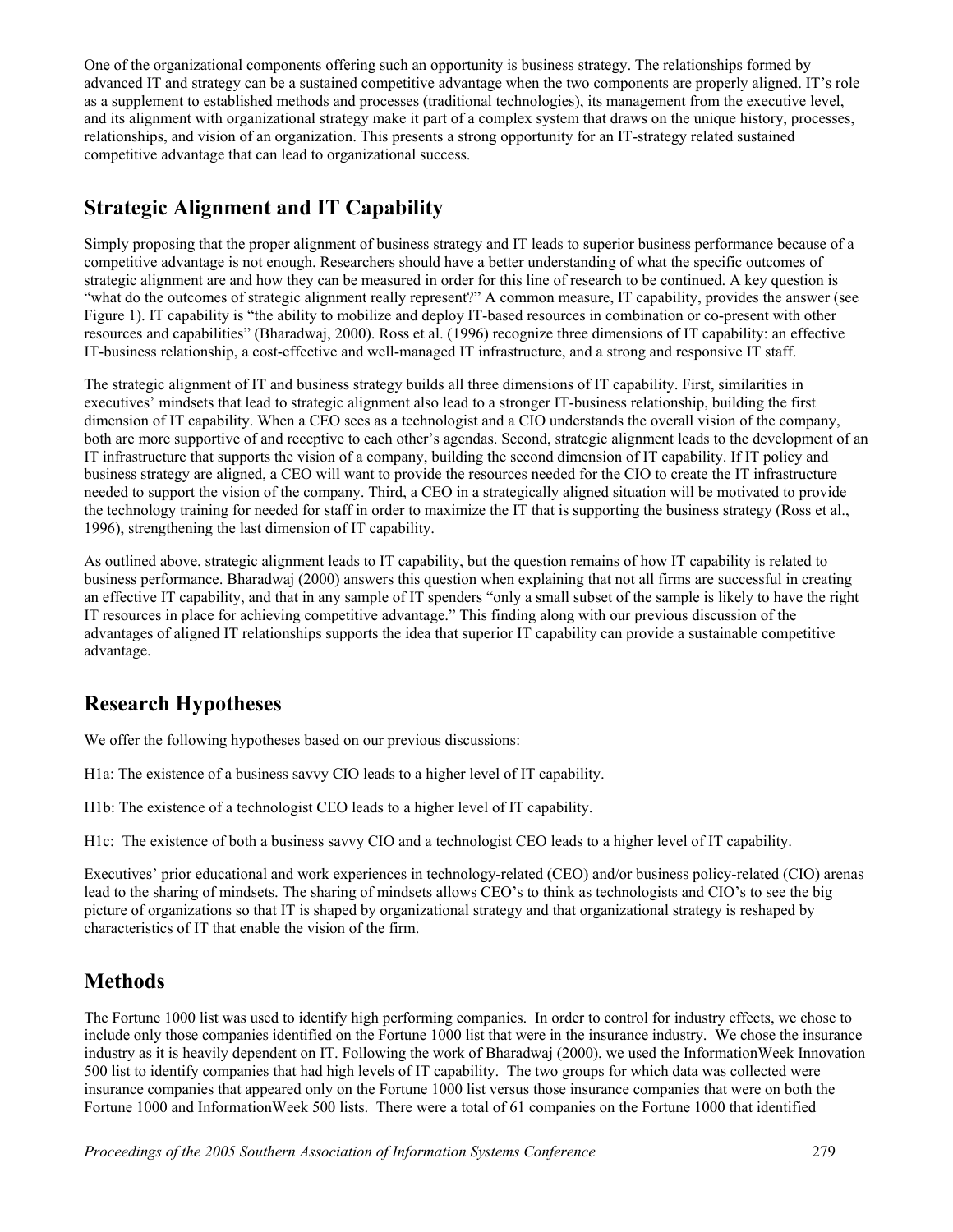insurance as their primary industry. Of these 61 companies, 44 appeared only on the Fortune 1000 and 17 appeared on both lists.

In order to test the effect of a business savvy CIO and a technologist CEO, we collected data on the educational or experience background of the CIO's and CEO's of all companies identified in our sample. Data were obtained from biographical information available on corporate web sites, company press releases, and S.E.C. filings. CIO's with a business degree or a previous non-IT related executive position were coded as 1 and those without were coded as 0. Likewise, CEO's with either an IT related college degree or prior IT work experience were coded as 1 and 0 otherwise.

#### **Data Analysis**

We conducted t-tests for independent samples using SPSS. The t-test for the effect of a business savvy CIO had a p-value < .001, indicating that the presence of a business savvy CIO had a significant effect. The t-test for the effect of a technologist CEO had a p-value of .128, indicating that the presence of a technologist CEO did not have a significant effect. There were no instances of the presence of both a technologist CEO and a business savvy CIO in the same company, so there was no relationship to test.

#### **Future Research and Limitations**

Our next step will be to add organizational performance to our model. If IT capability is greater than that of competitors, a firm may have a competitive advantage and superior financial performance. No previous research has focused on the effect of IT capability on the relationship between strategic alignment and business performance. This effect also suggests that strategic alignment may not always lead to increased business performance. A strategically aligned firm may still have a lower IT capability than competitors, denying it a competitive advantage.

One limitation is we used only one industry to test our model. Testing our model with other industries as our sample will solve this problem. Another major limitation of this study was that many CEOs in the insurance industry come from investment backgrounds. This may have contributed to the lack of CEOs without IT backgrounds. Again, testing our model using other industries may remedy this limitation.

#### **Conclusion**

This study integrated several established theoretical ideas to further the understanding of the IT-strategy relationship. We first looked at the roles and positions of IT and business strategy in the organization, and then at their relationship with each other. We proposed that the existence of a technologist CEO and/or a business say V CIO improves the understanding between the business strategy and IT organizational components, therefore producing a higher level of strategic alignment.

We then examined the outcomes of strategic alignment, hoping to build a foundation for empirical research on the subject. We found IT capability to theoretically be a direct outcome of strategic alignment. Previous research (Bharadwaj, 2000) already suggests that IT capability can be a sustainable competitive advantage and thus foster superior financial performance over similar organizations. If this capability is greater than that of competitors, a firm will have a competitive advantage.

Finally, we tested our model using the Fortune 1000 insurance firms as our sample. Results indicate that firms with a business savvy CIO are more likely to have a higher IT capability than those without a business savvy CIO.